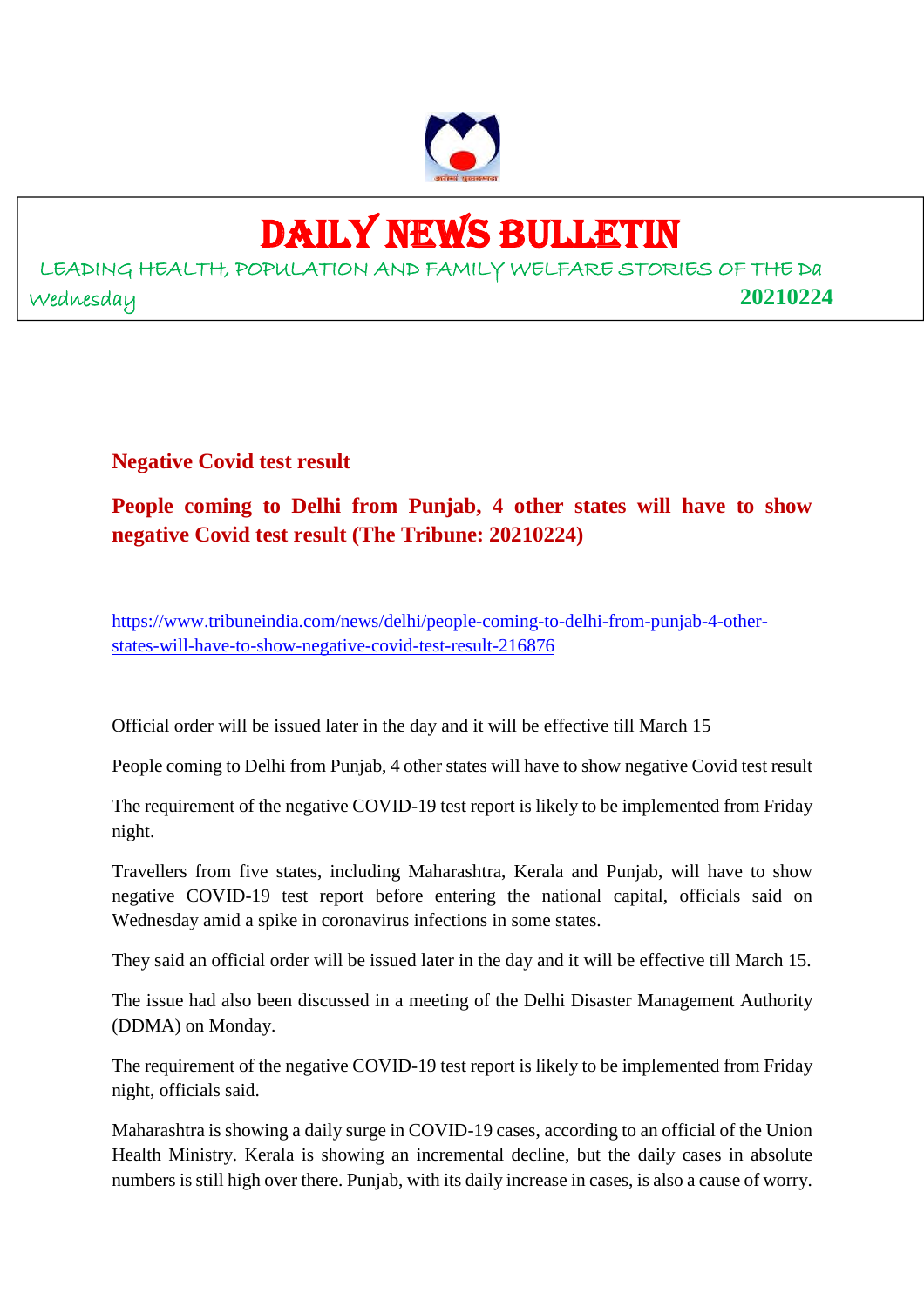Chhattisgarh and Madhya Pradesh are also showing an increase in daily cases, the central official had said on Tuesday. PTI

#### **Nation sees 10,584 new Covids cases**

#### **Nation sees 10,584 new Covids cases, 78 more deaths (The Tribune: 20210224)**

https://www.tribuneindia.com/news/coronavirus/nation-sees-10-584-new-covids-cases-78 more-deaths-216460

Recovery rate reaches 97.24 per cent; fatality rate stands at 1.42 per cent

India's total tally of Covid cases surged to 1,10,16,434 with 10,584 new infections being reported in a day, while the recoveries have crossed 1.07 crore, according to the Union Health Ministry data updated on Tuesday.

The death toll increased to 1,56,463 with 78 new fatalities, the data updated at 8 am showed.

The number of people who have recuperated from the disease surged to 1,07,12,665 which translates to a national Covid recovery rate of 97.24 per cent and the case fatality rate stands at 1.42 per cent.

The active coronavirus infections in the country have reduced to 1,47,306 which comprises 1.34 per cent of the total caseload, the data stated.

According to the ICMR, 21,22,30,431 samples have been tested up to February 22 with 6,78,685 samples being tested on Monday.

The 78 new fatalities include 18 from Maharashtra, 16 from Kerala and 15 from Punjab.

A total of 1,56,463 deaths have been reported so far in the country, including 51,806 from Maharashtra, followed by 12,466 from Tamil Nadu, 12,299 from Karnataka, 10,901 from Delhi, 10,251 from West Bengal, 8,716 from Uttar Pradesh and 7,167 from Andhra Pradesh.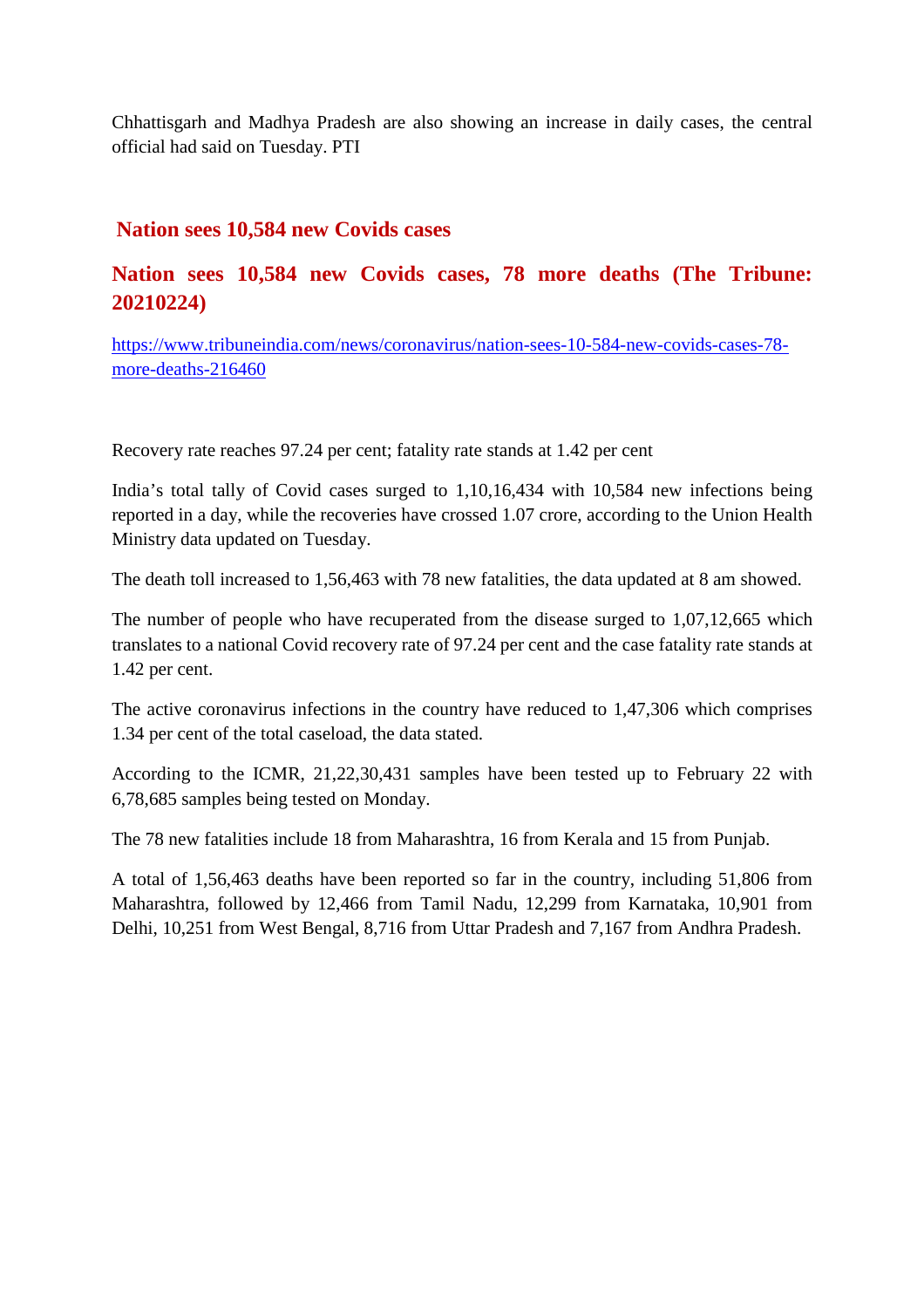#### **Covid cases**

#### **Fresh surge in Covid cases; highest in 2 months (The Tribune: 20210224)**

https://www.tribuneindia.com/news/coronavirus/fresh-surge-in-covid-cases-highest-in-2 months-216360

After a gap of around two months, a big surge of 54 was seen in the number of fresh Covid cases in the district on Monday. This may be the highest single-day count reported in the district in the last two months.

It was on May 1 last year that the district crossed 100 cases. In the past nine months, the district tally has crossed 21,000 cases. With the fresh cases, it stands at 21,286 today. However, with a fresh surge in the number of Covid cases in the past week, concerns regarding the new strain of Covid reaching Punjab haunt health authorities.

The surge is dramatic compared to the much in control Covid scenario in January. On certain days in January mere five to 10 cases were reported in Jalandhar. For example, on January 26, only five cases were reported in the district, on January 27, as many as 26 cases were reported and on January 29, 19 cases were reported. With per day averages dipping down to five to 10, in February the per day cases maintained an overall average of 20 to 30 cases per day. However, for the past one week, 40 to 45 (and on one occasion even 45 cases per day) were reported.

However, the most bothersome part is that as per insiders the Health Department is not even tracking the NRIs returning home.

While in the months of March and April last year (in the beginning of the Covid surge), ASHA workers and paramedical staff were deputed to track the returnees from abroad. However, at present no such tracking is taking place.

Speaking to The Tribune, an ASHA worker said, "At present, we are not tracking NRI returnees. We had been deputed for verification regarding Ayushman cards for which we have been collecting information from door to door. A meeting with the Civil Surgeon has been fixed for tomorrow but so far we have not been given any instructions to track Covid among returnees from abroad or other states."

Meanwhile, most people of the district move without putting a mask in public places. Even many people at crowded places can be seen without any mask.

Jalandhar Civil Surgeon Dr Balwant Singh said, "Though sampling in Jalandhar is very intensive, Covid cases are being reported. But we have not come across any case of NRI who returned from abroad and tested positive for Covid. As far as tracking is concerned, it is done at airports. So far, we do not believe the surge in Jalandhar is connected to the new strain."

The Civil Surgeon confirmed that a meeting with ASHA workers was due on Tuesday in which they would be asked to increase sampling and tracking of Covid patients.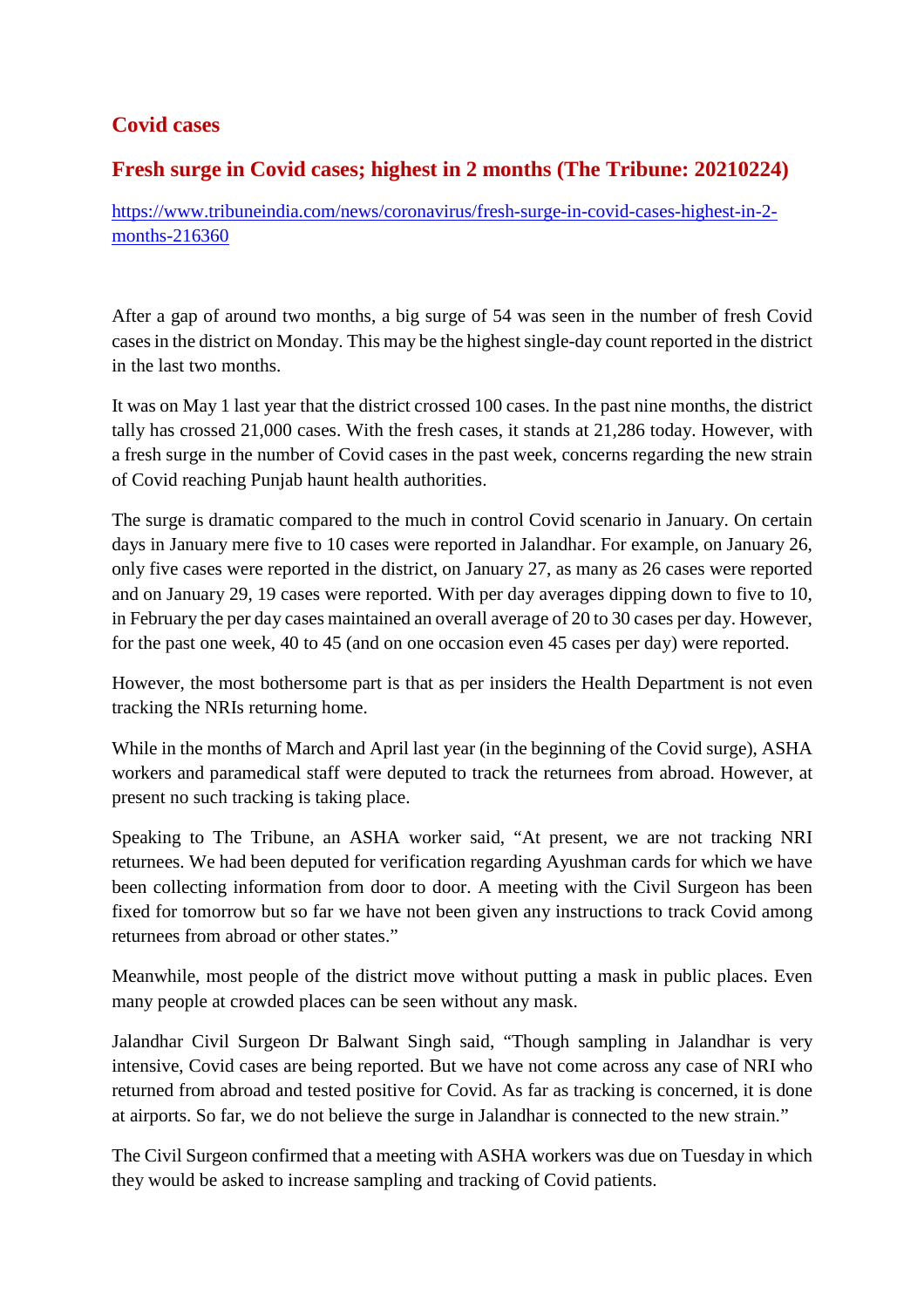#### **Vaccination**

#### **Vaccination of 50-plus people from March, Centre writes to states (The Tribune: 20210224)**

https://www.tribuneindia.com/news/coronavirus/vaccination-of-50-plus-people-from-marchcentre-writes-to-states-216041

'Gear all govt facilities to offer COVID vaccines from March 1'

Vaccination of 50-plus people from March, Centre writes to states

A medic administers second dose of Covishield vaccine during a COVID-19 inoculation drive, in Prayagraj. PTI photo.

Union health Secretary Rajesh Bhushan on Sunday wrote to all states asking them to significantly enhance the pace of COVID-19 vaccinations as several health and frontline workers were yet to be covered.

"The pace of vaccination needs to be accelerated exponentially to cover all identified beneficiaries in a minimum possible time," he said.

Surge in Covid cases: New strains, vax hesitancy, precaution fatigue add to challenge

The secretary also said that the operational strategy for initiating the vaccination of the next priority group--the elderly population and people with comorbidities--to be taken up in March is being finalised.

The group consists of people above the age 50 with a sub-categorisation of people above the age of 60.

COVID-19 continues to haunt Patiala govt schools; 8 more teachers test positive

16 SBI staff members test +ve in Patiala

The centre, in the letter to states, said all public health facilities from government district hospitals down to community and sub-centres should be prepared to offer COVID vaccines from March 1.

The number of days for vaccinations must also be increased to a minimum of four days at the earliest to speed up the process of vaccination and prepare the system to inoculate elders, Bhushan told states.

The Centre also said the pricing of the vaccines for the next target group was being worked out and much of the issue of pricing would depend on the ability of states to absorb costs.

Opinion: Despite dip in Covid death rate, no room for laxity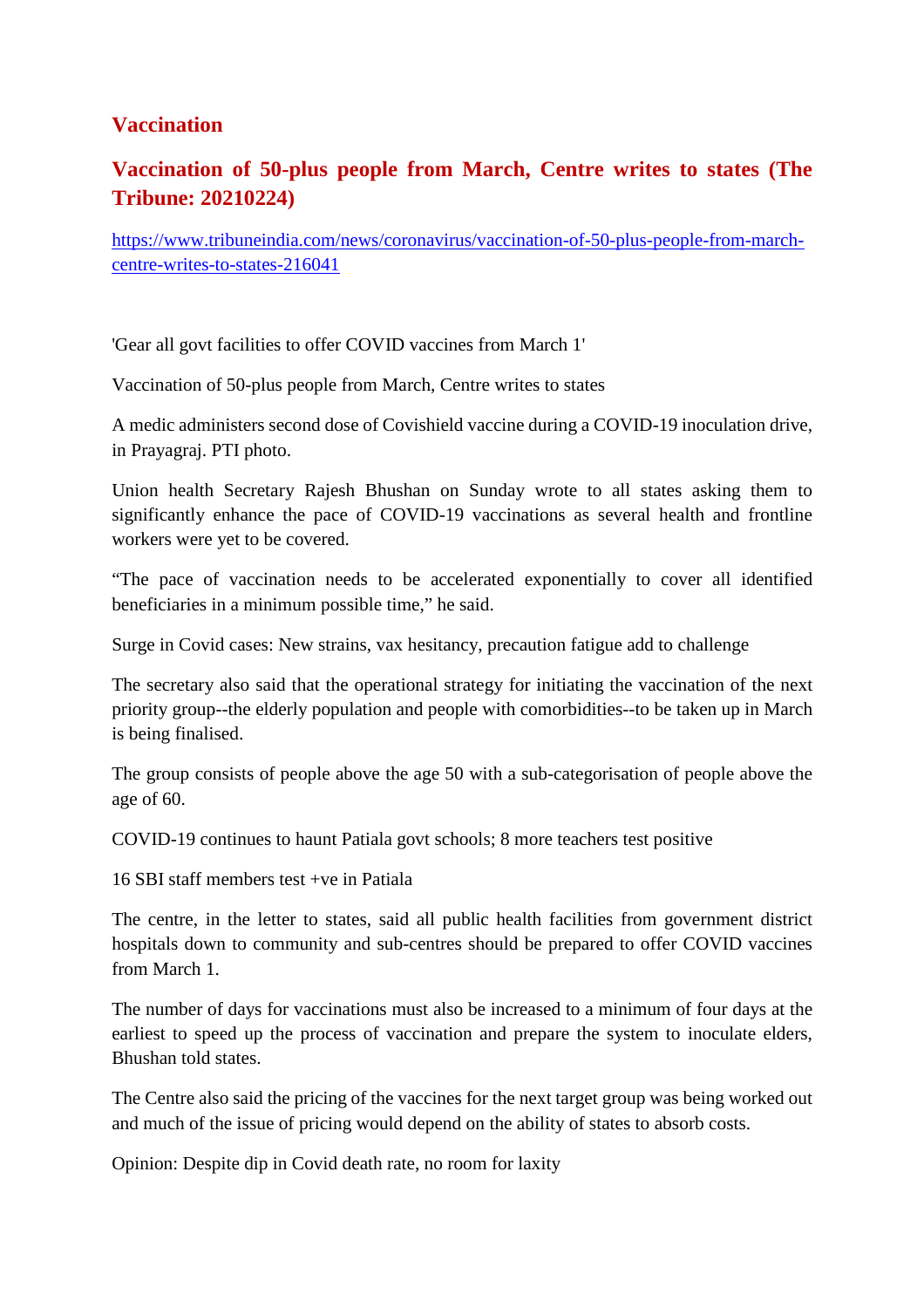The vaccines may be on charge for the 50 plus group even if nominally priced.

The PM had earlier said the Centre would bear the cost of jabs for the first three crore priority groups — one crore health workers and two crore frontline workers.

The 50-plus people consist of 27 crore individuals. The Centre has told states that the Co-WIN application has been updated to enable self-registration by the elderly and the process would commence soon.

Meanwhile, India has covered only around 60 per cent of the eligible health and frontline workers in the COVID inoculation drive with the centre repeatedly nudging states to buck up.

Punjab, Chandigarh and Ladakh are among the states with less than 40 per cent coverage of the three crore priority group.

#### **Covid Strain (The Asiann Age: 20210224)**

http://onlineepaper.asianage.com/articledetailpage.aspx?id=15428182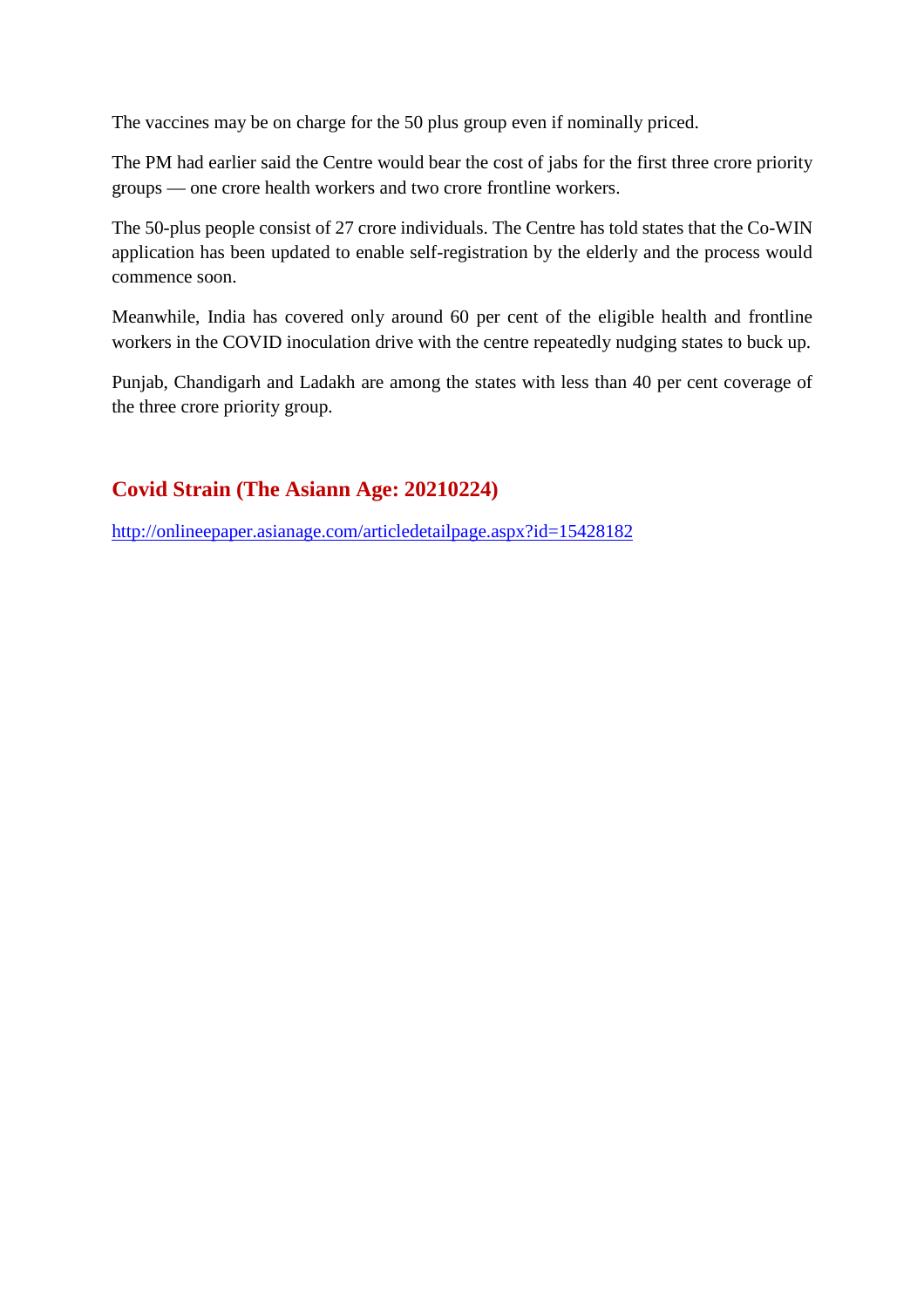## **New Covid strains** not behind surge in Maha, Kerala: Govt

### Meeting at PMO takes stock of situation

#### **AGE CORRESPONDENT** NEW DELHI, FEB. 23

Union health ministry officials have said that two mutated variant of  $SARS-CoV-2$  - N440K and E484Q - have been<br>detected in Maharashtra and Kerala but there is no direct relation between the recent surge in Covid-19 cases in these states and some others with the mutant virus strains. Maharashtra and Kerala account for 75 per cent of active Covid-19 total cases in the country. Tamil Nadu, Chhattisgarh, Karnataka and Gujarat are some other states that are also witnessing a surge in coronavirus cases. Besides,<br>people have also been detected with the South African and Brazilian strains of SARS-CoV-2 in India apart from the mutated UK variant.

Dr Balram Bhargava, director general of ICMR, said that these two virus strains - N440K and  $E484Q$  - have been detected in other countries too and are not specific to India. They were found earlier in some states in India.

The E484Q strain was detected in four sequences in Maharashtra as early as March and July 2020. The N440K mutation has been reported on 13 different occasions, between May and September 2020, in Telangana, Andhra Pradesh and Assam. "The current upsurge in Maharashtra cannot be attributed to the currently discussed point mutations," Dr Bhargava said.

The spike in coronavirus numbers in some states comes as 240 new strains of the virus have emerged across the country. Health ministry sources said that between 800 and 900 samples from Maharashtra and

Turn to Page 2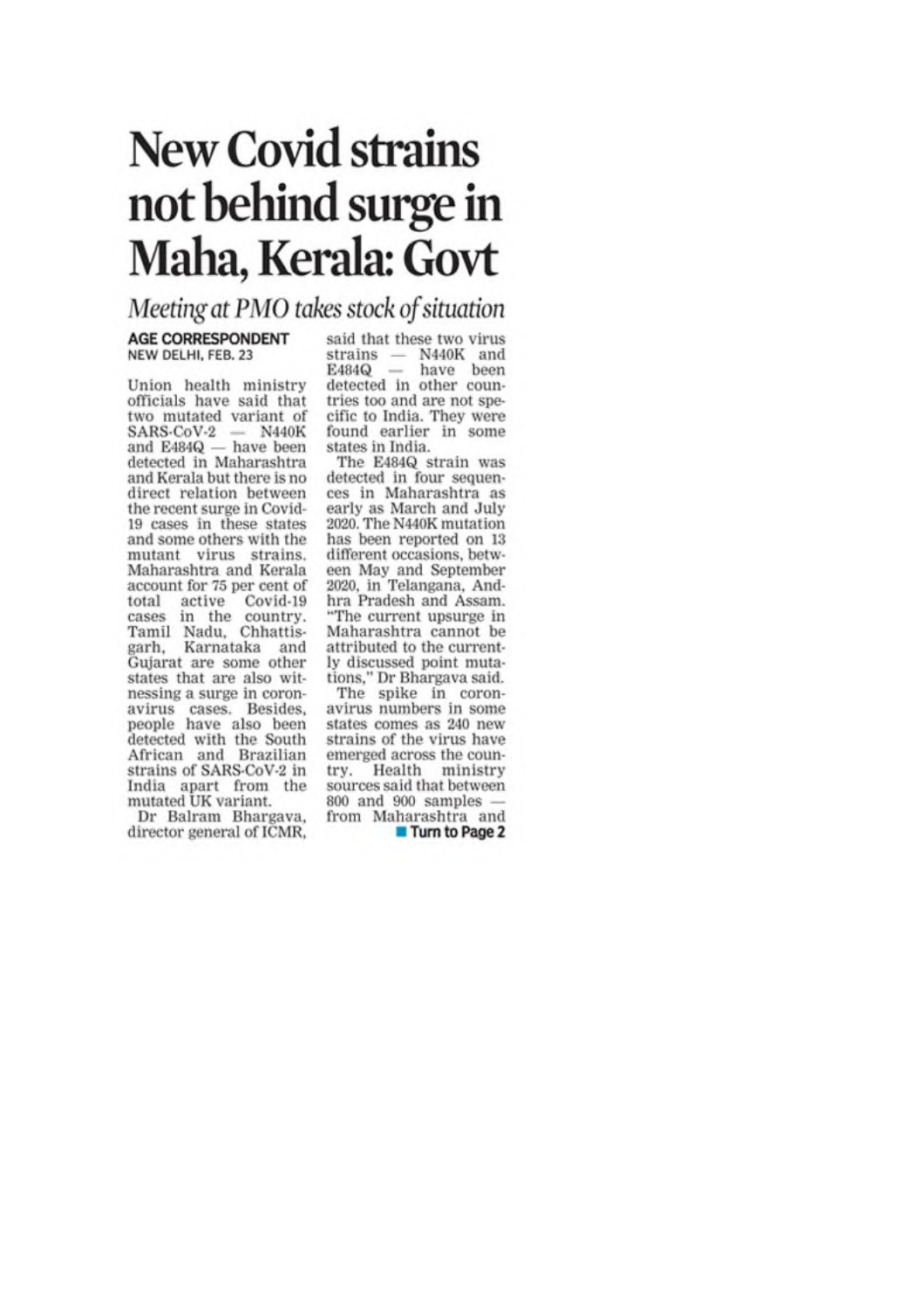#### **Positivity Rate (The Asian Age: 20210224)**

http://onlineepaper.asianage.com/articledetailpage.aspx?id=15428248

## Covid-19 in Delhi: 145 new cases; positivity rate 0.25%

New Delhi, Feb. 23: Delhi recorded 145 fresh Covid cases and two new fatalities on Tuesday, while the positivity rate stood at 0.25 per cent, authorities said.

With this, the toll from the coronavirus infection has grown to 10,903.

On Monday, 128 cases and one death were registered.

No death due to Covid was recorded in Delhi on February 17, the third time single-day fatality<br>count stood nil in this month.

• NO DEATH due to Covid was recorded in Delhi on February 17, the third time single-day fatality count stood nil in this month.

On February 9 too, no fatality due to Covid was registered in the national capital, first time this month, and after a gap of nearly nine months.

No death from Covid was recorded on February 13 as well, the second time in February when the singleday fatality count was nil.

On Tuesday, Delhi recorded 145 fresh COVID-19 cases, while the positivity rate stood at 0.25 per cent, authorities said. adding the infection tally in the city rose to 6,38,173 according to the latest health bulletin issued by the city government.

These new cases came out of the 58,327 tests conducted the previous day, according to the health bulletin.

Two fatalities were registered on Tuesday, taking the death toll in the city to 10,903, it said.  $-PTI$ 

#### **Coronavirus cases**

#### **A new peak: On spike in coronavirus cases (The Hindu: 20210224)**

https://www.thehindu.com/opinion/editorial/a-new-peak-on-spike-in-coronaviruscases/article33917072.ece

With a spike in cases after months of decline, India must speed up vaccination coverage

After a peak of nearly 98,000 fresh daily COVID-19 cases on September 16, 2020, the number of new cases reported per day in India has seen a slow but steady decline to reach below 12,000 in mid-February. But the trajectory of the curve began to reverse in the past week following a spike in cases in a few States — Maharashtra, Punjab, Chhattisgarh and Madhya Pradesh. In Kerala, the daily fresh cases have in fact been slowly declining for over a week. The recent case decline in the State stands out against the trend since early January 2021. Kerala was contributing between 45% and 50% of India's total daily cases for many weeks. But despite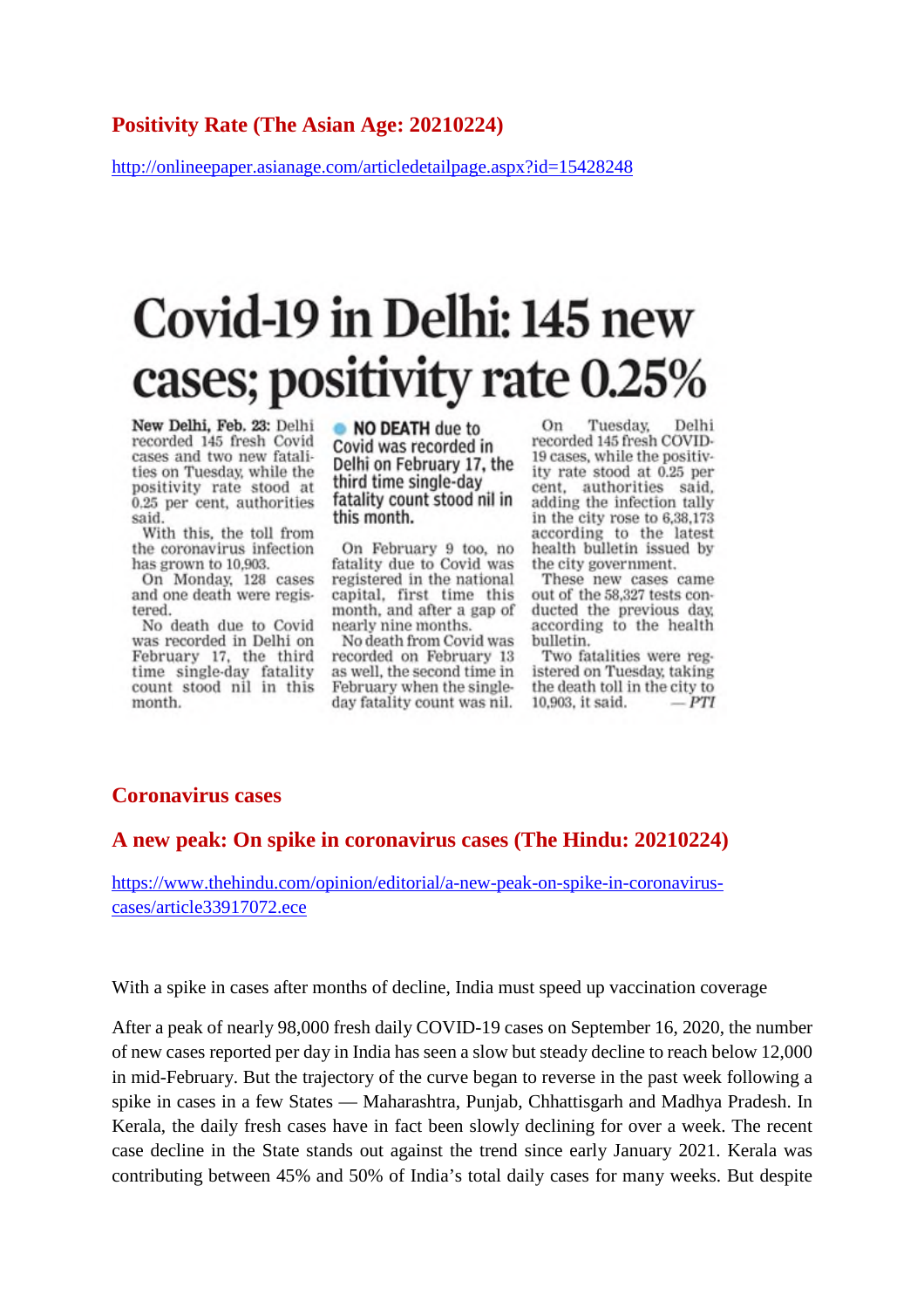the drop to about 33% in the past week, there has been an increase in the daily fresh cases nationally — from a seven-day average of 11,100 cases in the second week of February to 12,900 cases in the last week. In the last three weeks, from less than 3,000 daily cases, the numbers in Maharashtra have been increasing, particularly so in the past week to touch nearly 7,000 on February 21. As in the beginning of the pandemic, since mid-February, Maharashtra is once again contributing the most daily cases nationally. While the absolute increase in cases in Punjab, Madhya Pradesh and Chhattisgarh might not be high, in percentage terms, the increase is significant and clearly marks a spike.

The steady drop in cases has been recorded since mid-September last year despite the muchfeared festival season, winter, large gatherings, almost absent restrictions in the free movement of people across States and national borders, and not-so-good adherence to mask wearing. Though the third countrywide sero survey conducted by the ICMR between December 17, 2020 and January 8, 2021 found that only 21.5% (around 225 million people) of India have been exposed to the virus — and hence, a large population is still vulnerable to infection — no spike was seen till a few days ago. No scientific explanation has been found to demystify this phenomenon; lack of targeted testing and/or integrity in reporting could be the only plausible reasons. But the recent spike, either due to the infection of people who are virus-naive, or reinfection, raises the possibility of the spread of any of the three variants first found in other countries or the emergence of a new variant here in India. This highlights the importance of undertaking large-scale sequencing of the SARS-CoV-2 genome from infected people to trace and track the emergence and spread of any variants. While a few institutions in India have been sequencing the genome, the scale is nowhere near what is required. It is also time to speed up vaccination coverage to protect a large population of vulnerable people and increase mask wearing. There is no room for complacency.

#### **Vaccines**

#### **Sanofi to produce 12 million vaccines for rival company (The Hindu: 20210224)**

https://www.thehindu.com/news/international/sanofi-to-produce-12-million-vaccines-forrival-company/article33910586.ece

Sanofi is going to produce as many as 12 million coronavirus vaccine doses per month for rival Johnson & Johnson, the second time the French drug maker is turning over production facilities to speed up supplies of a rival company's vaccine, while its own candidate faces delays.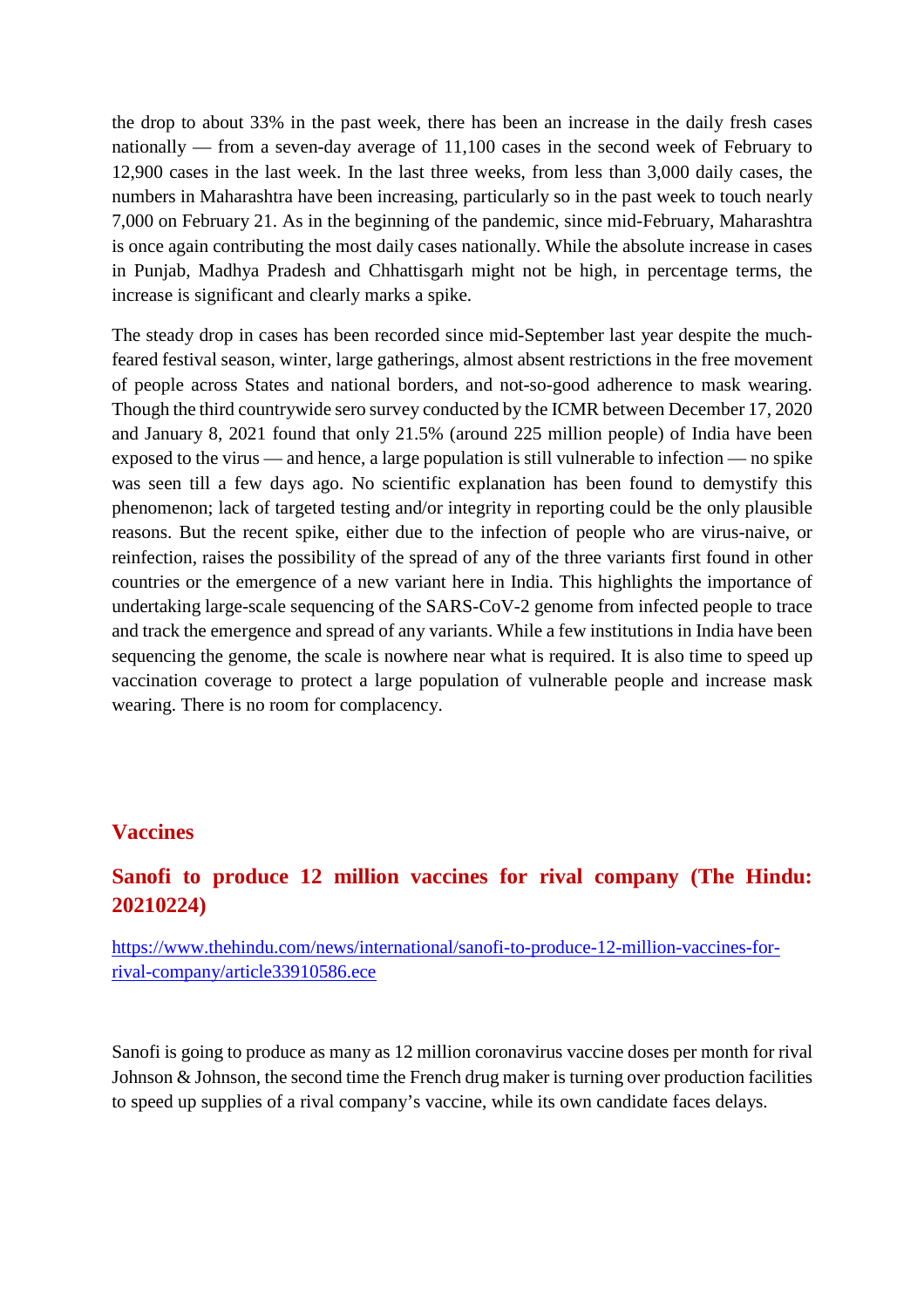Sanofi's announcement on Monday was quickly trumpeted by French President Emmanuel Macron, who relayed the development on his Twitter account. "We must together accelerate the production of vaccines with industrial partnerships," Mr. Macron tweeted.

Sanofi said its vaccine manufacturing plant in Marcy l'Etoile, France, will formulate and fill vials of Johnson & Johnson's vaccine candidate, developed by its Janssen companies. Sanofi said its French plant is expected to produce about 12 million doses per month of the singledose vaccine.

Sanofi's CEO, Paul Hudson, said the company remains committed to its own two COVID-19 vaccine programs but is also "stepping forward to show solidarity."

Sanofi has already previously announced that it will help bottle and package 125 million vaccine doses for the rival partnership of Pfizer-BioNTech.

#### **Laughter yoga**

#### **Laughter yoga: What is it and how does it work? (The Indian Express: 20210224)**

https://indianexpress.com/article/lifestyle/health/laughter-yoga-what-is-it-and-how-does-itwork-7199544/

While this form of yoga was originally practised only in the Himalayas, it has now become common everywhere

laughter yoga, what is laughter yoga, what is laughing yoga, laughter yoga health benefits, yoga for health, indian express newsPeople can be seen in parks and in public spaces performing laughing yoga. (Representational image/Pixabay)

Yoga is an important tool that many people use to stay healthy, both physically and mentally. And while there are many forms and types of asanas, a particular branch of yoga is laughter or laughing yoga — which you may have seen people practise in parks, in groups. Grand Master Akshar, a philanthropist, spiritual master, lifestyle coach, yoga-preneur, and author explains what this form of yoga is all about, and how it can benefit you.

"Laughing yoga is an ancient practice, originally started by the Nath tradition and is the Nath lineage. It takes its roots from the yogic philosophy of 'Hasiba Kheliba Dariba Dhyan'. The literal translation of this philosophy in yoga is 'laughing being playful and the knack of meditation'," he shares with indianexpress.com.

The yoga is believed to have been initiated by Guru Gorakhnath. "He started this tradition in order to teach his disciples the light-hearted nature of yoga practice. He wanted his students and disciples to realise that yoga is not all serious business and can be learnt in a joyful manner.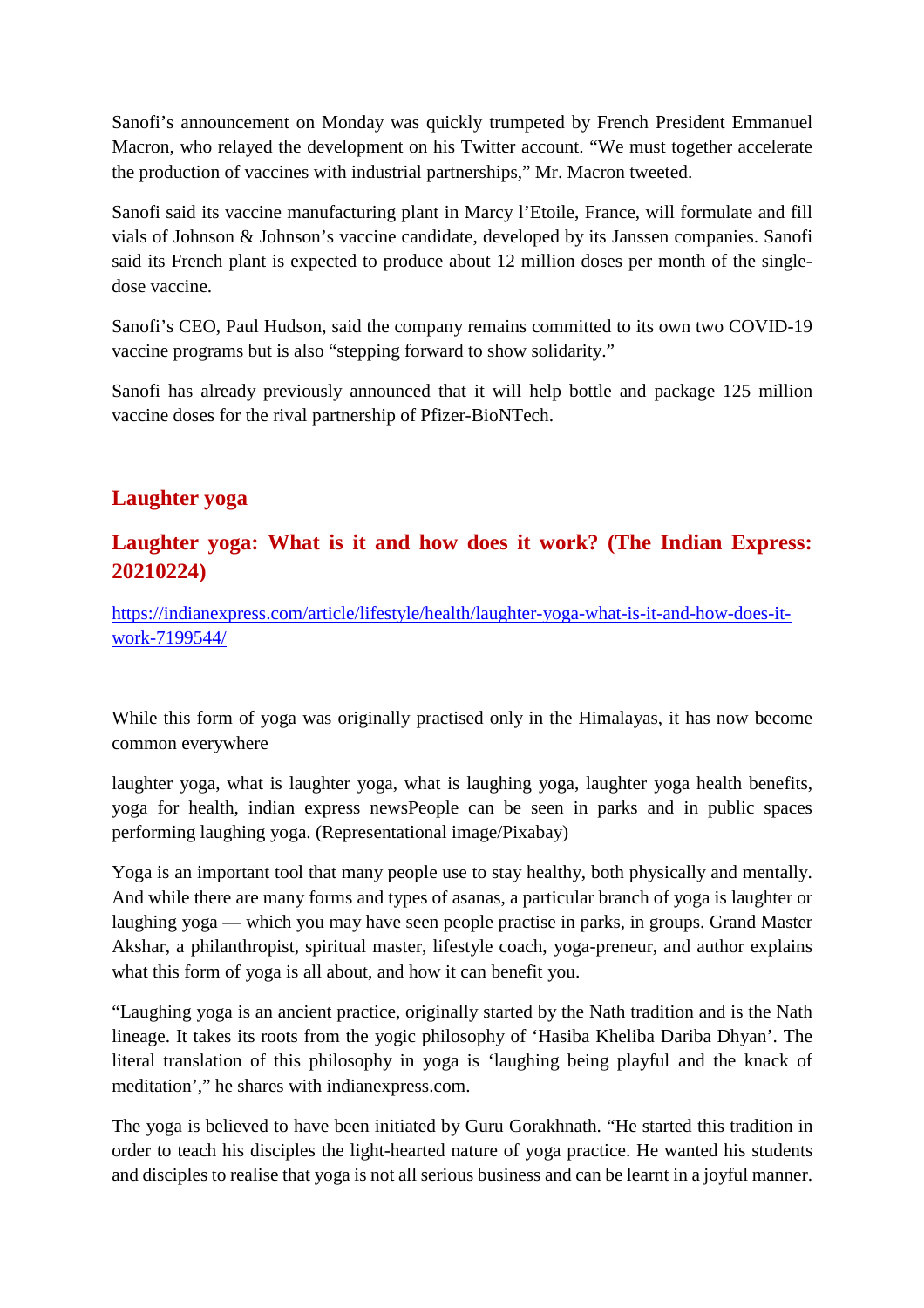With this practice, he introduced the habit of meditation through an element of fun, laughter and playfulness."

While this form of yoga was originally practised only in the Himalayas, it has now become common everywhere. "People can be seen in parks and in public spaces performing laughing yoga. This is a community practice which can instantly lift one's mood," says the Himalayan Siddha, adding that laughter yoga benefits people "by bringing about easy-going nature and a light-hearted attitude towards life". "It helps us gain clarity and confidence to face life's challenges and setbacks with ease."

#### **Fitness**

#### **Process of fitness teaches you the process of entrepreneurship' (The Indian Express: 20210224)**

https://indianexpress.com/article/lifestyle/life-positive/fitness-life-staying-fit-life-positivemotivational-7199387/

When life creates setbacks, you are required to push against the odds

Ranvver Allahbadia, life positive, Indian Express life positive, how to succeed in life, success in life, entrepreneurial skills, fitnessStay fit. Stay positive. (Photo: Pixabay)

Social media entrepreneur, YouTuber and motivational speaker Ranveer Allahbadia — known as BeerBiceps in the digital world — talks about this one golden rule which will change your whole year.

"You strongly need to get into some form of fitness, any form, which can even be playing cricket twice a week," the 25-year-old says. After his engineering degree, he entered the social media space as a fitness coach and has one of the most-watched Indian YouTube channels today.

Delhi: Damaged nine years ago, Sher Shah Gate set to be restored this year

Delhi: Construction workers queue up with forms, questions at registration drive

New protocol to test international passengers at Delhi airport, some chaos during initial flights

"Your education starts with training your own body, because the process of fitness teaches you the process of entrepreneurship. Anyone can follow fitness for 6 months, but to follow it for 9 months or two years, what you need to do is, you need to be able to push yourself on days where you don't feel like pushing yourself."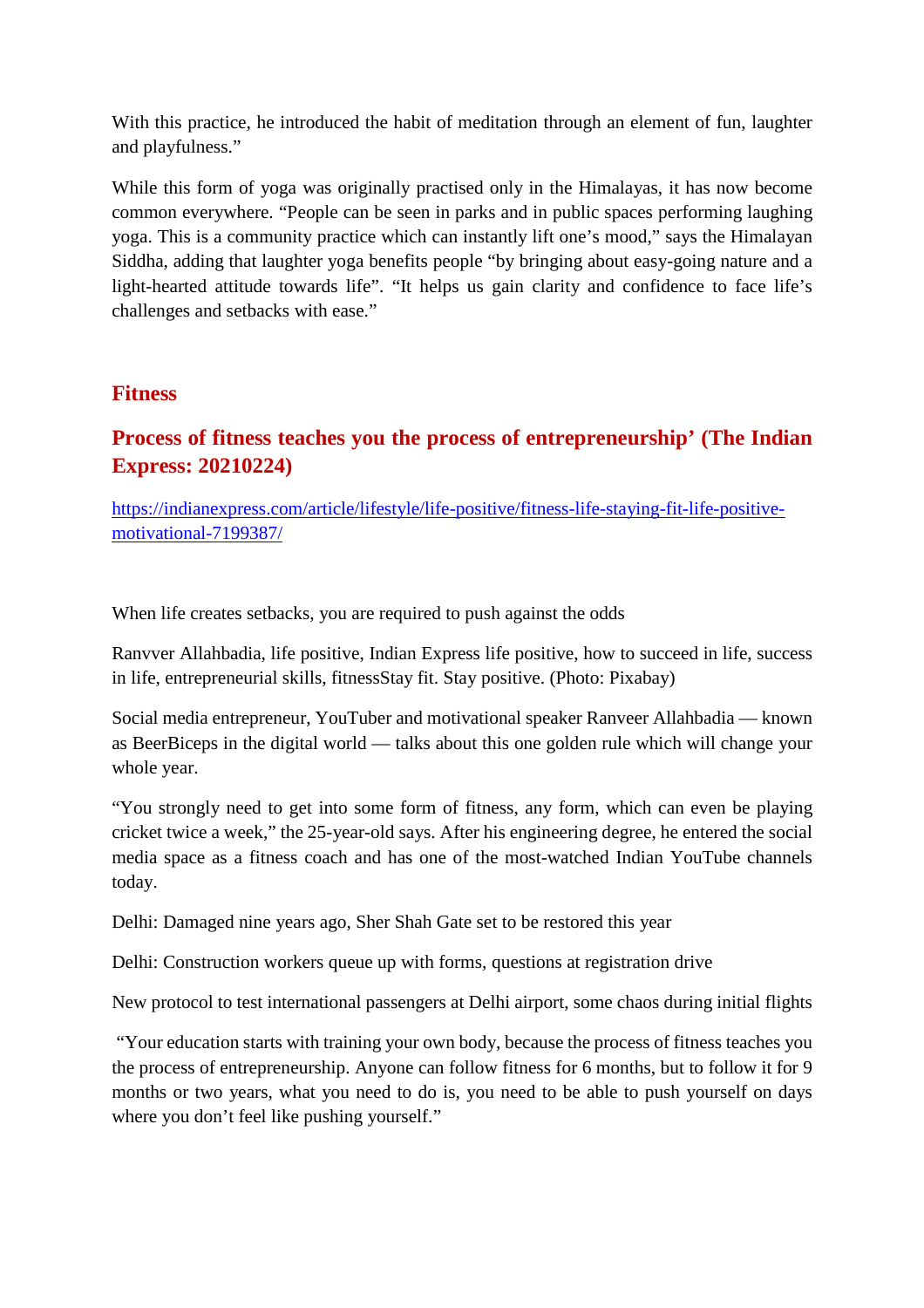The Mumbai-born entrepreneur is known in the social space for his determination, entrepreneurial and leadership skills. He is a strong believer of growing and learning while helping the online content consumers by adding value to their lives through his content.

"I genuinely believe we've executed a lot in the last four years because I was trained in fitness since the age of 19. Even on the days I was tired, I was like, 'It's okay, I'll do a small muscle but I will go to the gym'. The process of constantly fighting your own brain, your own insights it trains you for life."

For more lifestyle news, follow us: Twitter: lifestyle\_ie | Facebook: IE Lifestyle | Instagram: ie lifestyle

#### **Coronavirus Test (Hindustan: 20210224)**

https://epaper.livehindustan.com/imageview\_658624\_107195414\_4\_1\_24-02- 2021\_0\_i\_1\_sf.html

## **कोरोना से जंग** : दिल्ली सरकार ने कहा-आरटीपीसीआर रिपोर्ट जरूरी ाब स I R 1517



हैं. जहां रहने का खर्चा उन्हें खद उठाना

होगा। अफसरों ने बताया कि बैठक में

छत्तीसगढ़ और मध्य प्रदेश समेत कई राज्यों पर चर्चा की गई क्योंकि वहां भी संक्रमण बढ रहा है।

महाराष्ट्र-केरल में कोरोना का नया रूप मिलने के बाद राज्य सरकारें सतर्क हो गई हैं। दिल्ली सरकार ने केरल, महाराष्ट और पंजाब से आने वाले सभी यात्रियों के लिए आरटीपीसीआर जांच अनिवार्य कर दी है। उत्तराखंड, कर्नाटक समेत कई राज्यों ने पाबंदियां बढ़ा दी हैं तो केंद्र ने

नई दिल्ली | वरिष्ट संवाददाता

टीकाकरण तेज करने के लिए कहा है। दिल्ली स्वास्थ्य विभाग के अफसरों ने बताया कि अगर किसी यात्री के पास दो दिन पुरानी आरटीपीसीआर जांच रिपोर्ट होगी तो उसे भी माना जाएगा।

रेलवे स्टेशन, एयरपोर्ट पर रैंडम जांच भी की जाएगी, ताकि नए रूप के दिल्ली पहुंचने का खतरा न हो। एयरपोर्ट और रेलवे स्टेशनों के नजदीक क्वारंटाइन सेंटर तैयार कर लिए गए हैं। इन तीन राज्यों से दिल्ली आने वाले यात्री अगर

दिल्ली में होने वाली जांच में संक्रमित पाए जाते हैं तो उन्हें 14 दिन के लिए क्वारंटाइन रहना होगा। यात्री अपनी मर्जी